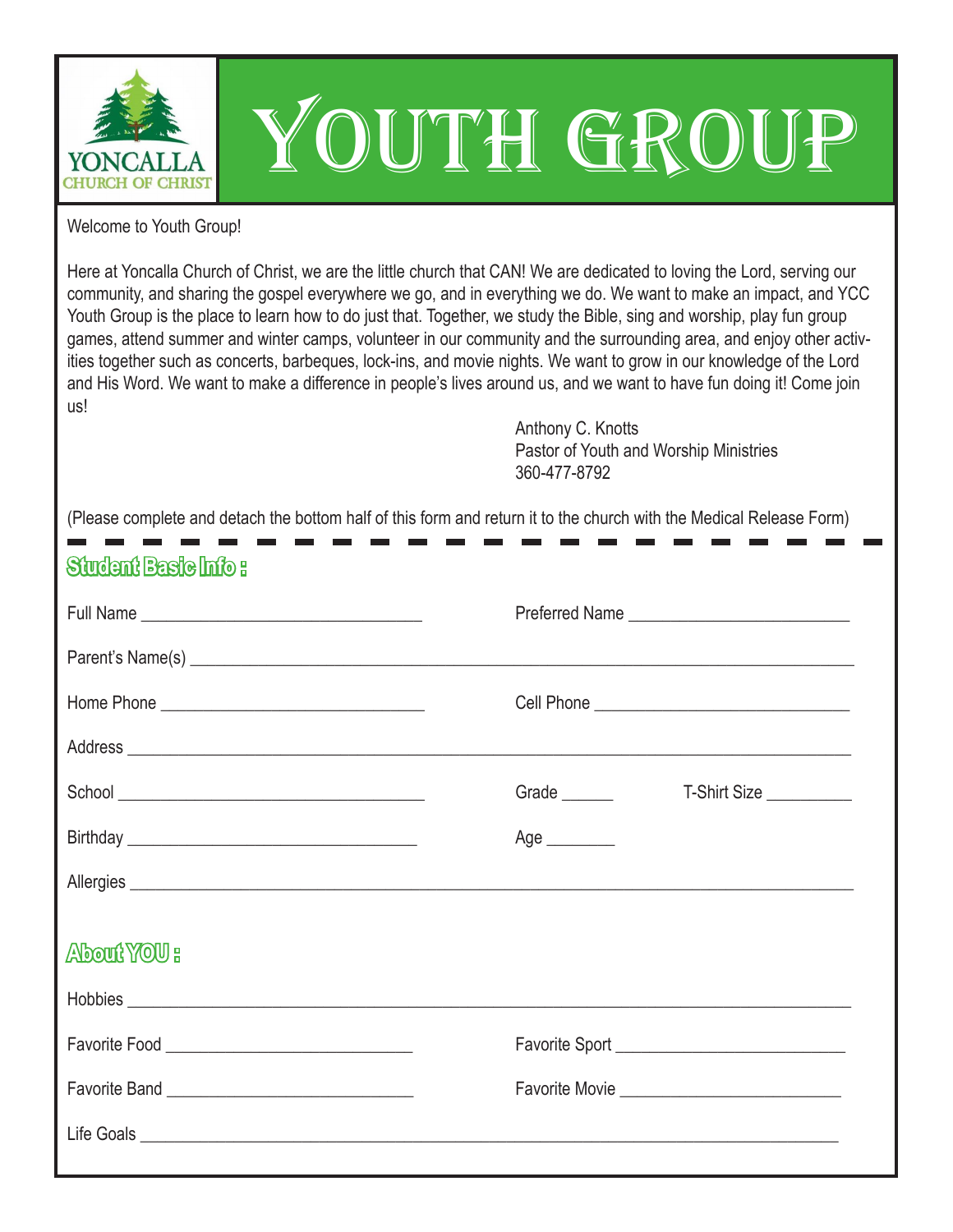

# YOUTH GROUP

## **Medical Release Form** Minor Medical Release Format and the Second Street Second Street Second Street Second Street Second Street Second Street Second Street Second Street Second Street Second Street Second Street Second Street Second Street Sec

**Please include a photocopy (front and back) of any medical/card. This is necessary for emergency medical treatment and if prescription medication is lost or damaged.** 

| Insurance Information                                                                             |                |                 |          |                  |                |
|---------------------------------------------------------------------------------------------------|----------------|-----------------|----------|------------------|----------------|
| Minor Full Name: First                                                                            | $\overline{M}$ |                 | Last     |                  |                |
| Birthday: 1 1 Social Security Number: 1 - 1                                                       |                |                 |          | Gender: $M$      | $\overline{F}$ |
| Parent or Guardian Name:                                                                          | First          | $\overline{MI}$ |          | Last             |                |
|                                                                                                   |                |                 |          |                  |                |
|                                                                                                   |                |                 |          |                  |                |
|                                                                                                   |                |                 |          |                  |                |
|                                                                                                   |                |                 |          |                  |                |
|                                                                                                   |                |                 |          |                  |                |
|                                                                                                   |                |                 |          |                  |                |
|                                                                                                   |                |                 |          |                  |                |
|                                                                                                   |                |                 |          |                  |                |
| First                                                                                             | $\overline{M}$ | Last            |          |                  |                |
|                                                                                                   |                |                 |          |                  |                |
| If not available in an emergency, please contact: (please provide at least one emergency contact) |                |                 |          |                  |                |
|                                                                                                   |                |                 |          |                  |                |
| Name: Phone: (                                                                                    |                |                 |          | ) _____ - ______ |                |
| Name:<br><u> 1989 - Johann John Stein, mars an deus Amerikaansk kommunister (* 1958)</u>          |                |                 | Phone: ( |                  |                |